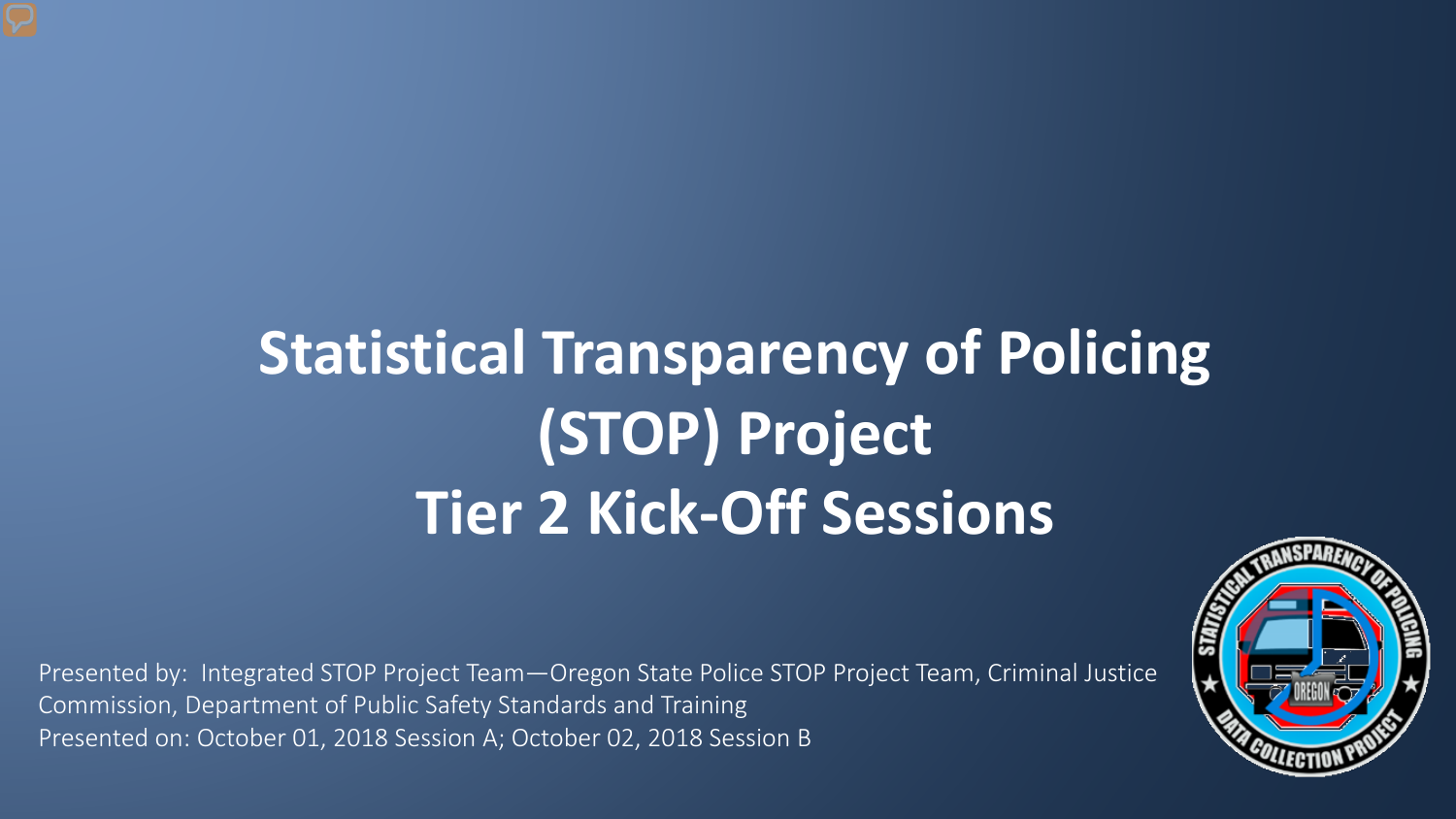

Welcome

# Major Tom Worthy, Oregon State Police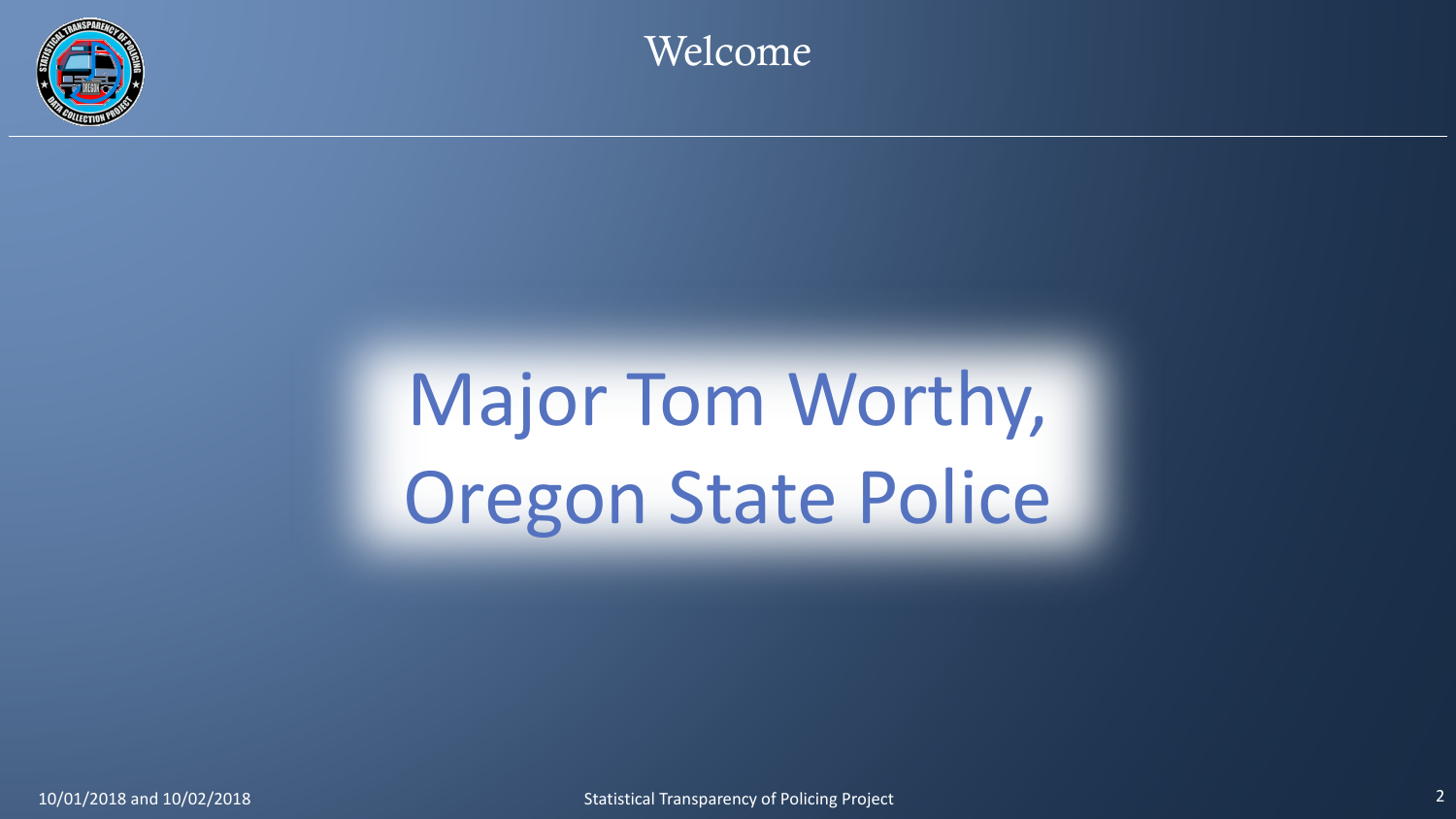

## HB 2355 (2017)

• Made into law during 2017 Legislative Session.

• Two-part bill that changes classification of certain drug crimes and requires collection of certain data elements from officer-initiated pedestrian and officer-initiated traffic stops by all Oregon Law Enforcement Officers.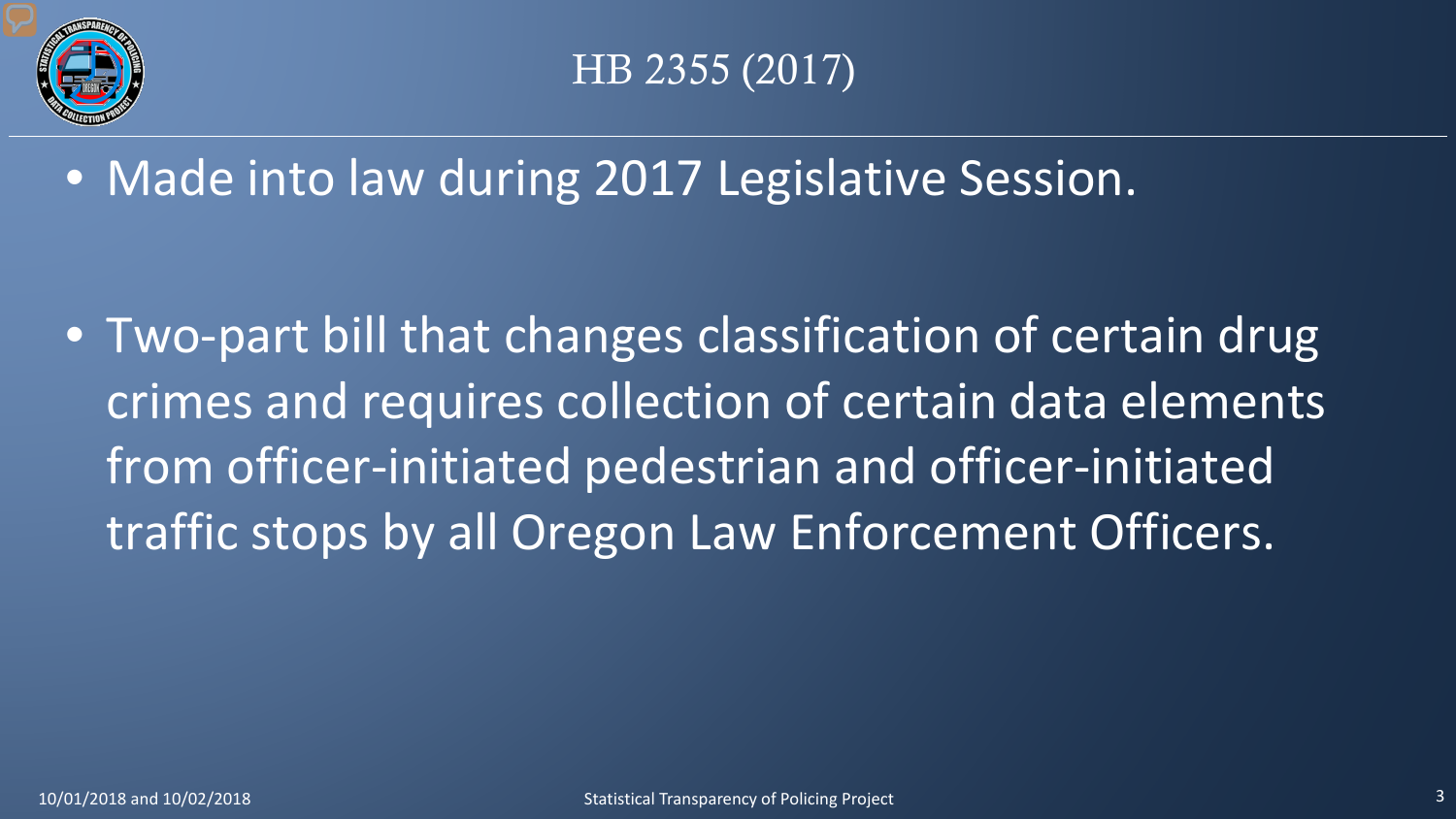

#### HB 2355 Rollout Dates

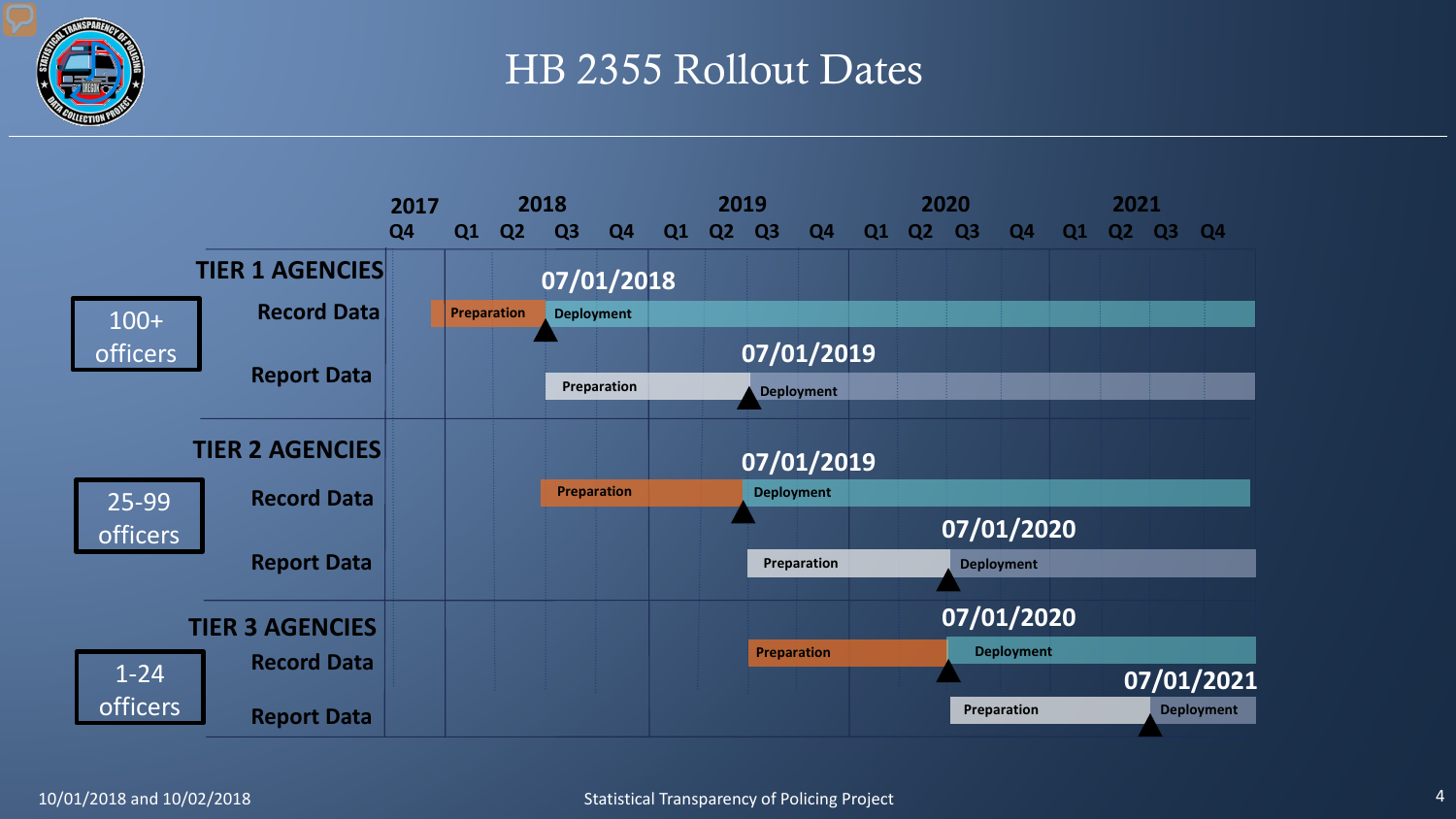

#### HB 2355 (2017)

#### STOP SOLUTION (OSP)

• Implementation by July 1, 2018

#### REPORTING (CJC)

• Ongoing Reporting starting in 2019

#### TRAINING (DPSST)

• Ongoing Training starting July 1, 2018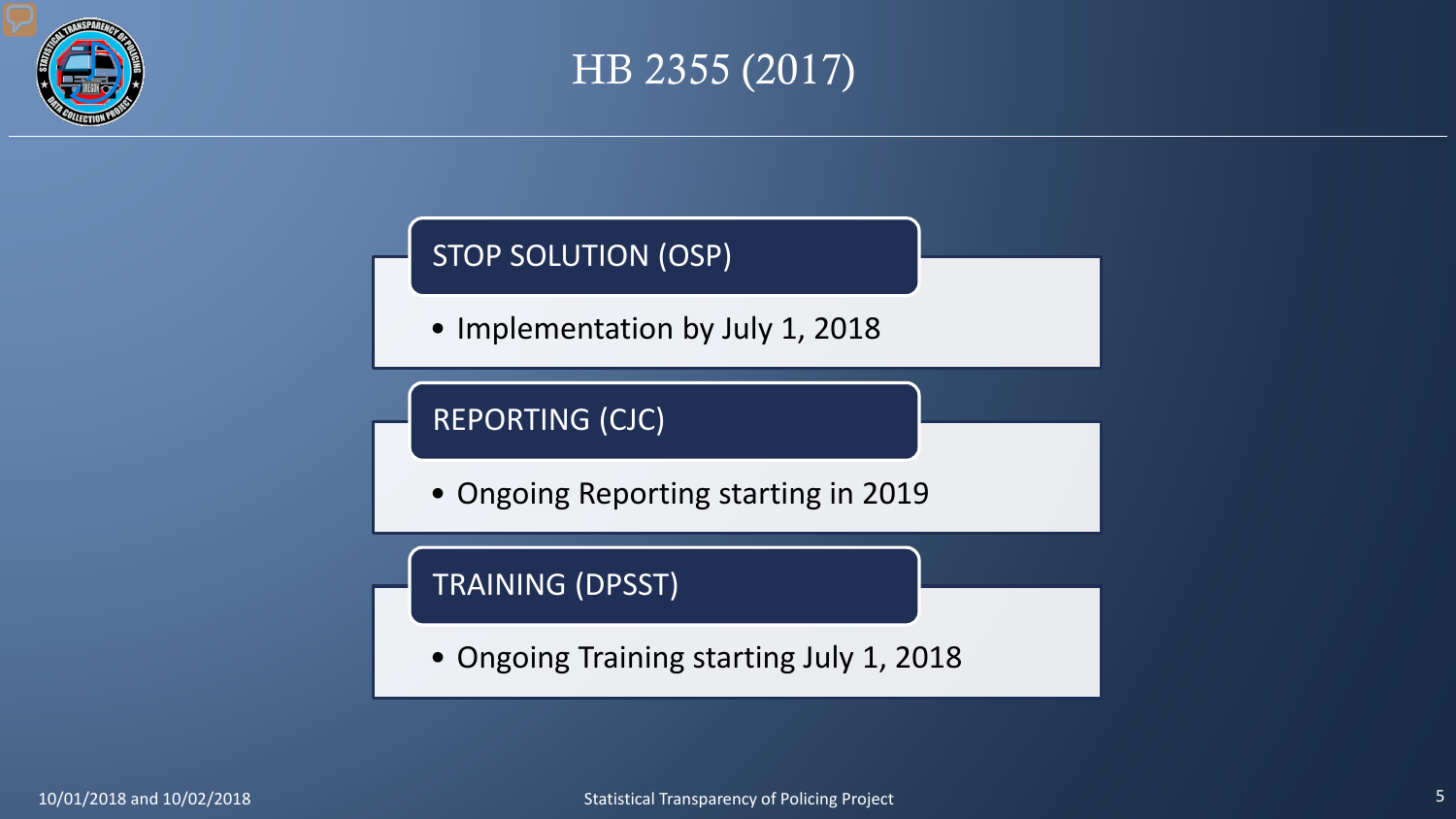

#### HB 2355 (2017)

#### STOP SOLUTION (OSP)

• Technical and Administrative Support through June 2018

#### REPORTING (CJC)

- Program/Project Management starting in October 2018
- Ongoing Reporting starting in 2019

#### TRAINING (DPSST)

• Ongoing Training starting July 1, 2018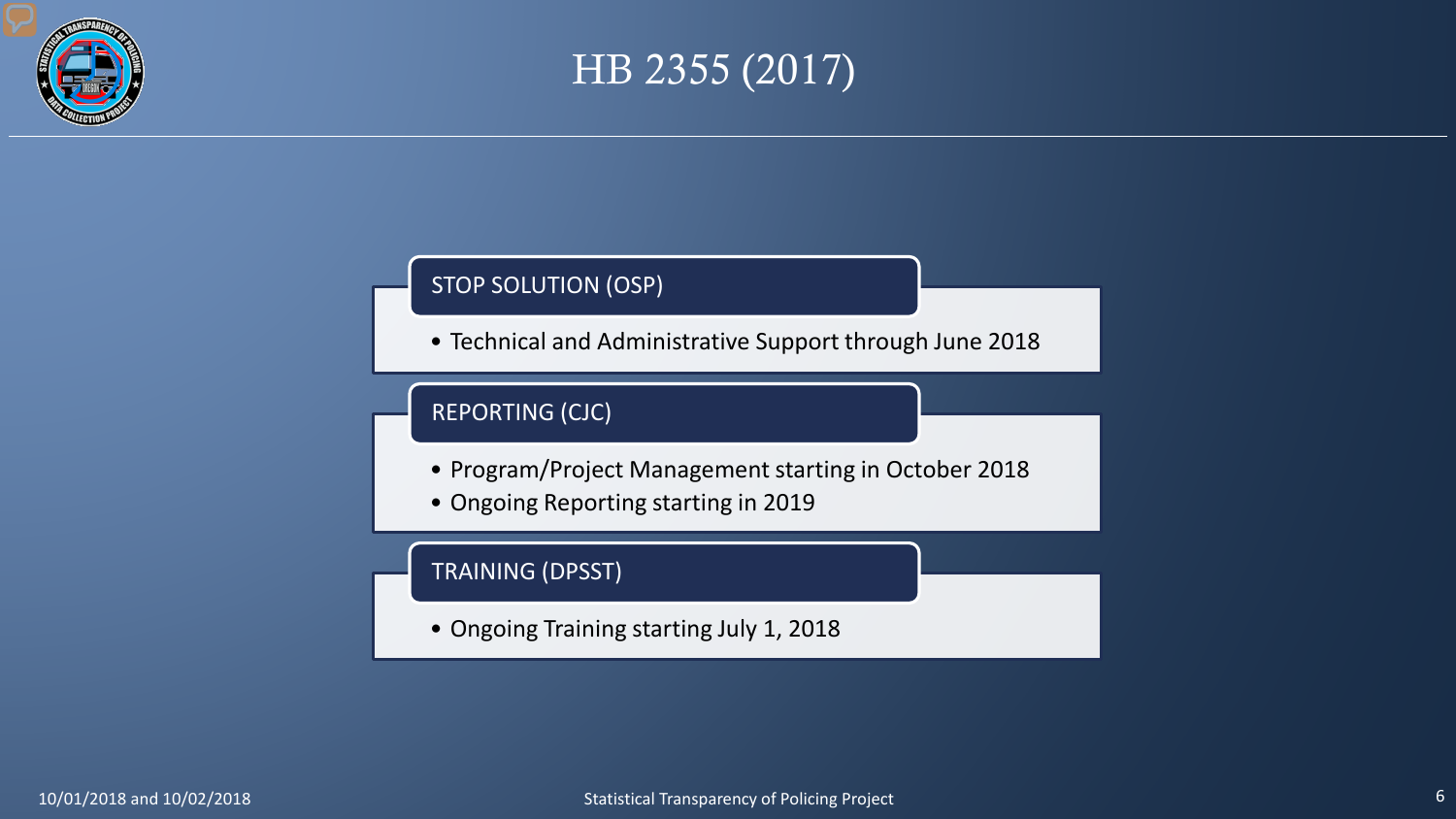

### INTRODUCTIONS: STOP Team Members

**Oregon State Police** 

Five Point Solutions

Criminal Justice Commission

Department of Public Safety Standards and Training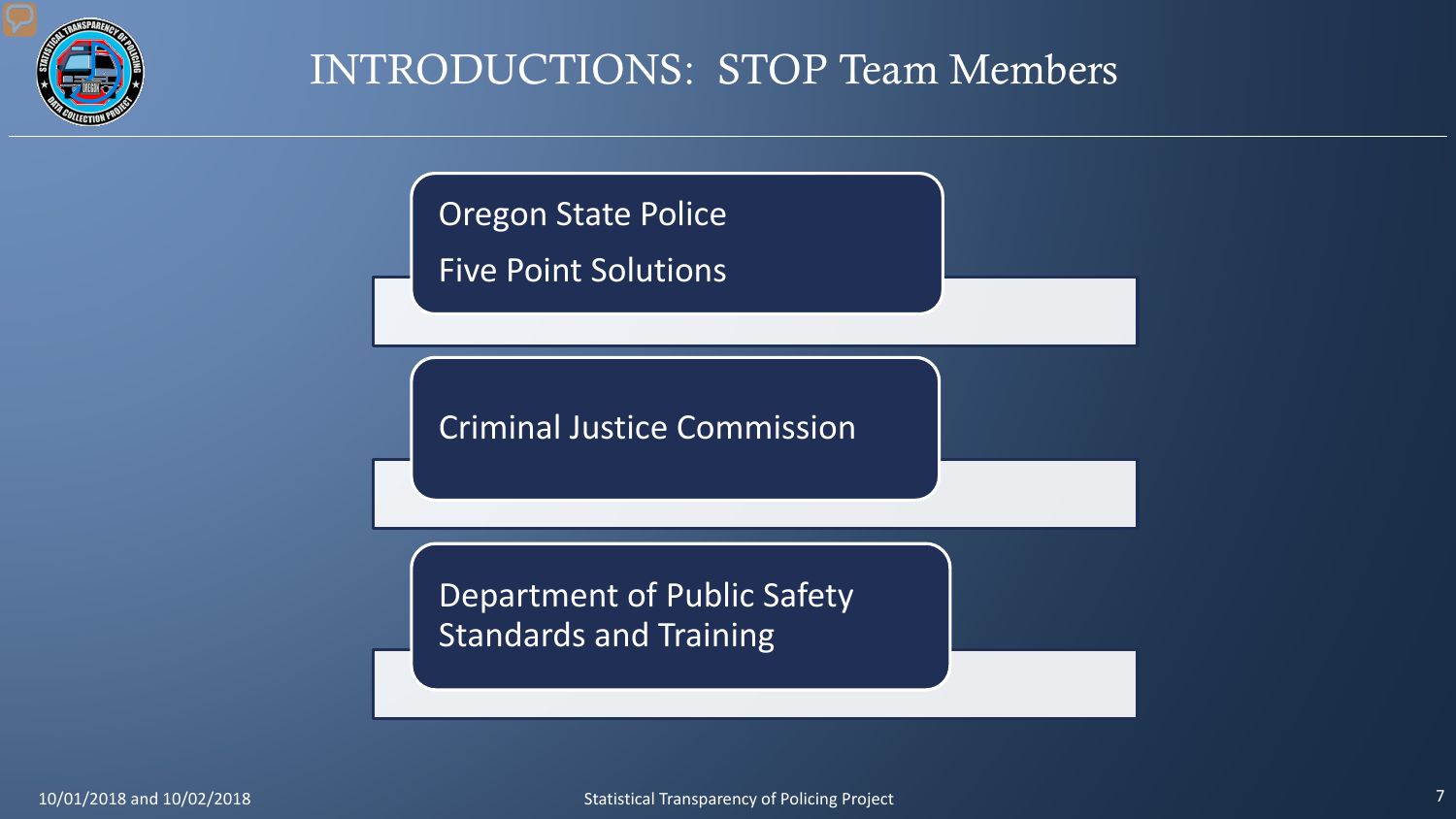

- Marla Kosier, Project Manager
- Wayne Green, Technical Lead
- FivePoint Solutions is a software products and services company focused on delivering solutions to State and Local agencies; primarily Courts and Law Enforcement.
- Headquartered in Lexington, SC just outside of Columbia, with staff located in Columbia SC, Atlanta GA, Boston MA, San Diego CA and New Hampshire.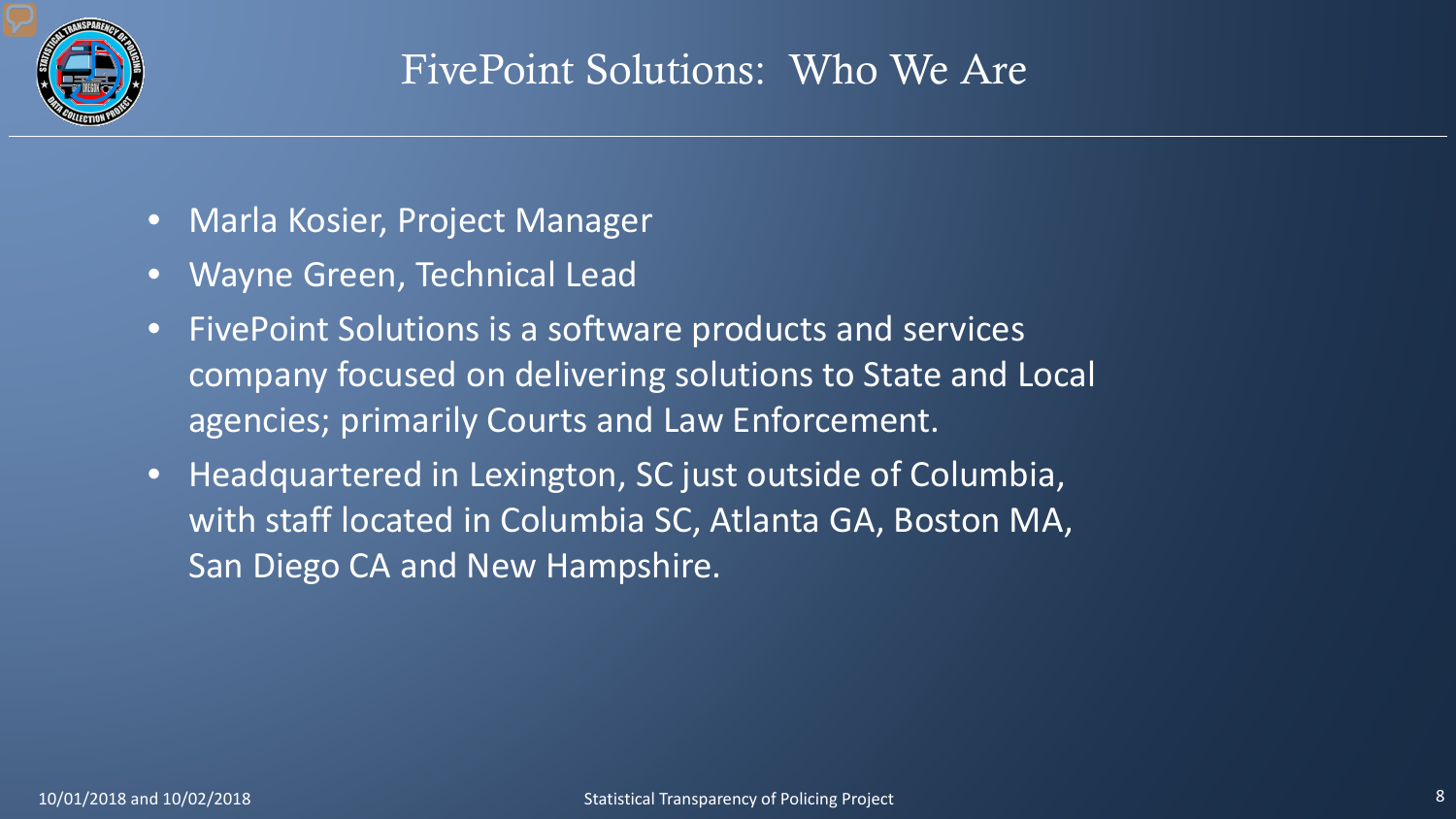

- FivePoint's Core Competencies include:
	- Systems Integration
		- Data Exchanges
		- Dashboards
		- Federated Searches
	- Document Management and Workflow
	- Specialty Court Case Management
	- Conversion Services
	- Payment Processing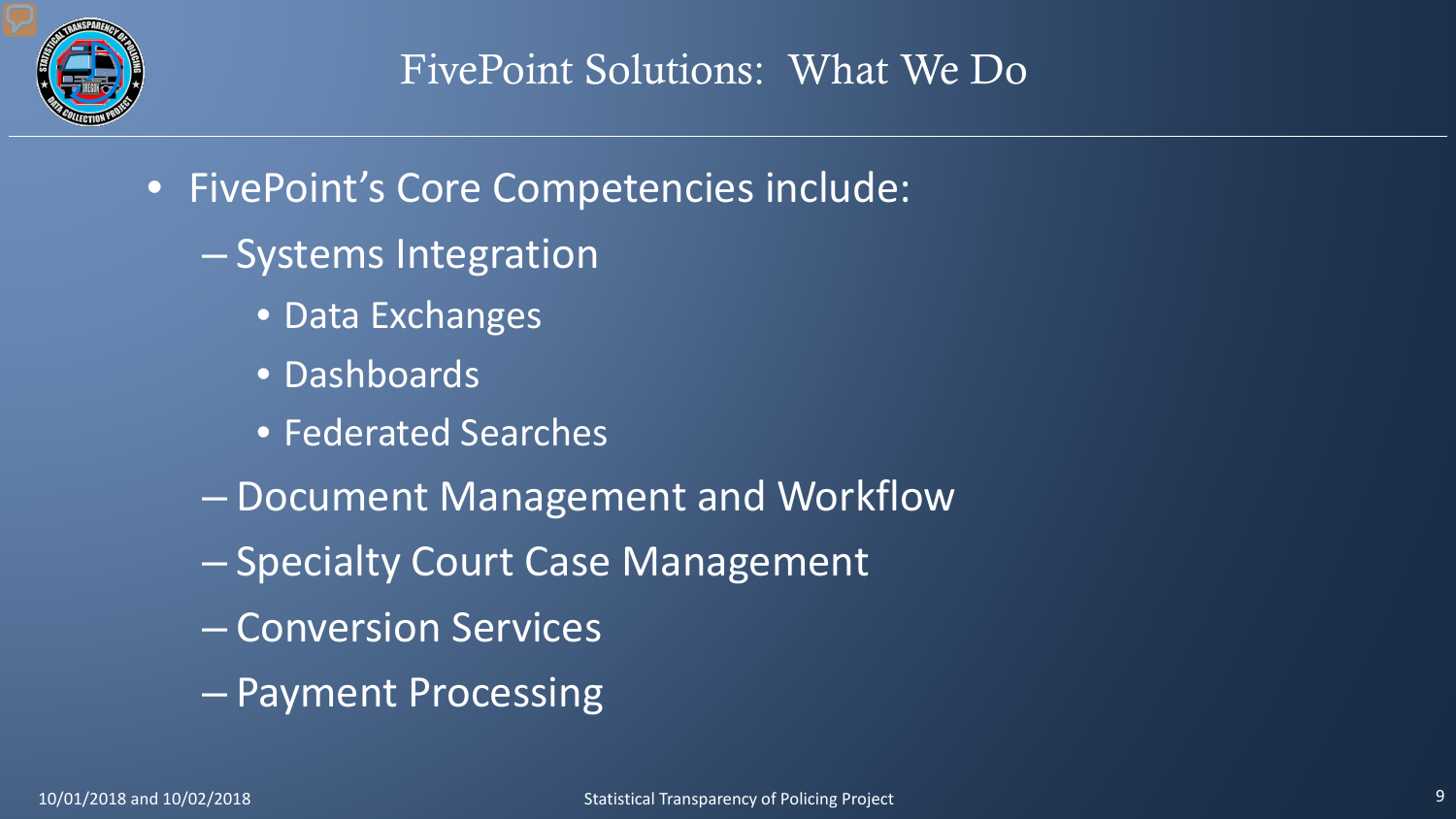

#### FivePoint Solutions: Our Customers

In Over 200 Counties and Municipalities located in (26) states and (1) US Territory

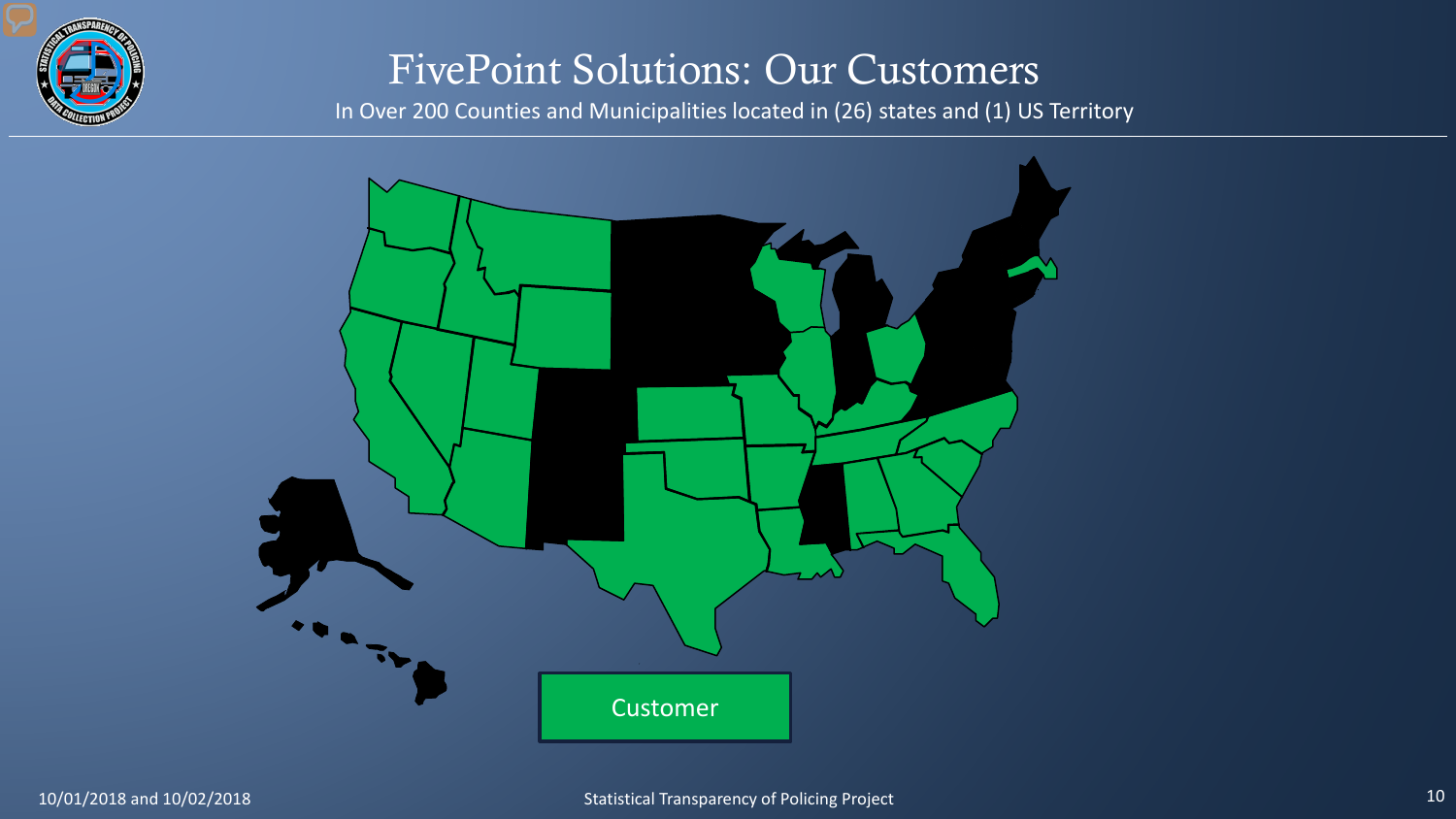

# FivePoint Solutions: Law Enforcement Projects

- Jail List Dashboard
- Arrest and Search Warrant Application with online electronic signature
- Evidence Query Dashboard
- Probation Kiosk
- Warrant Query Dashboard
- Federated Search Query
- Data Exchanges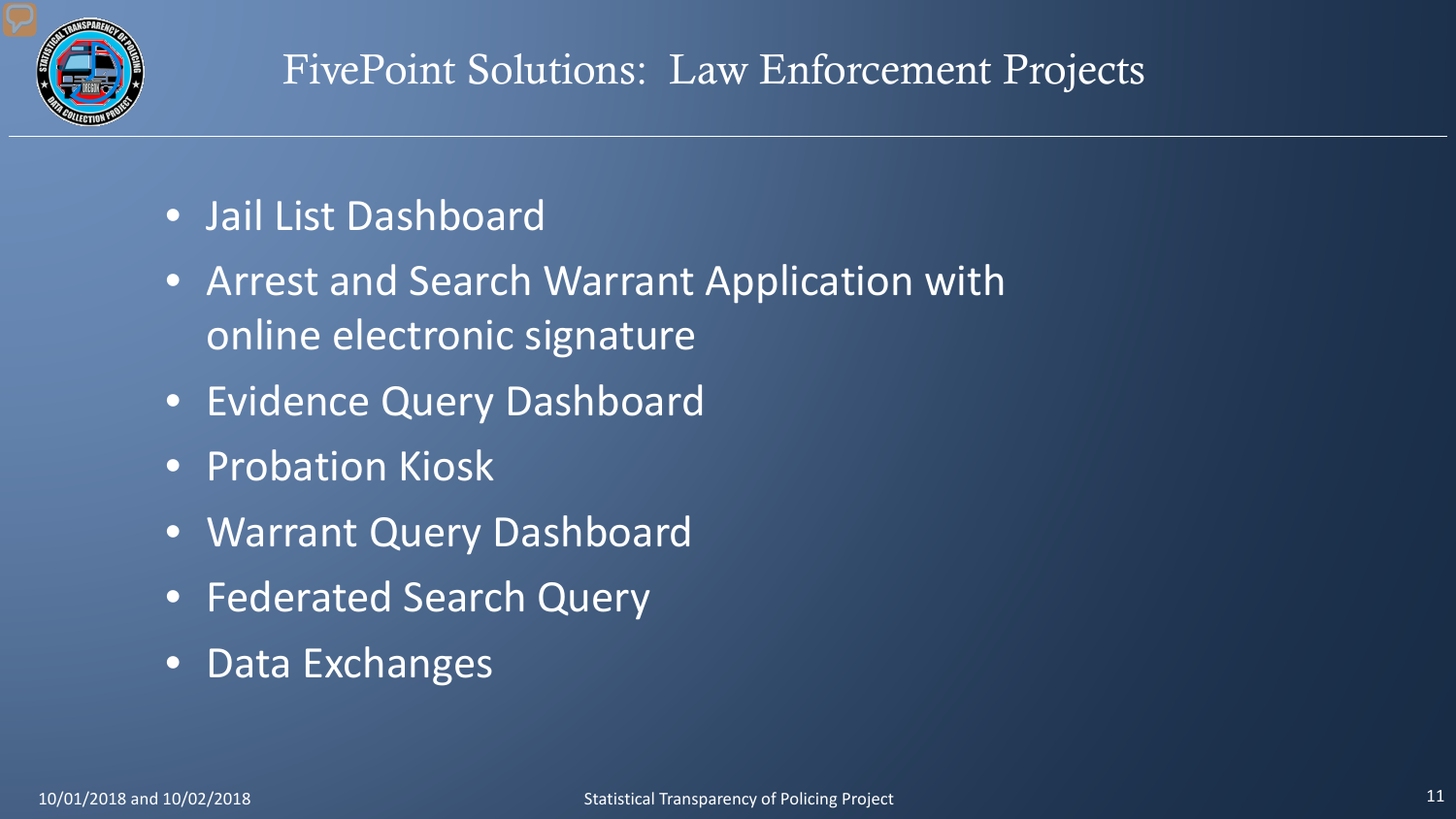

#### STOP Solution Overview

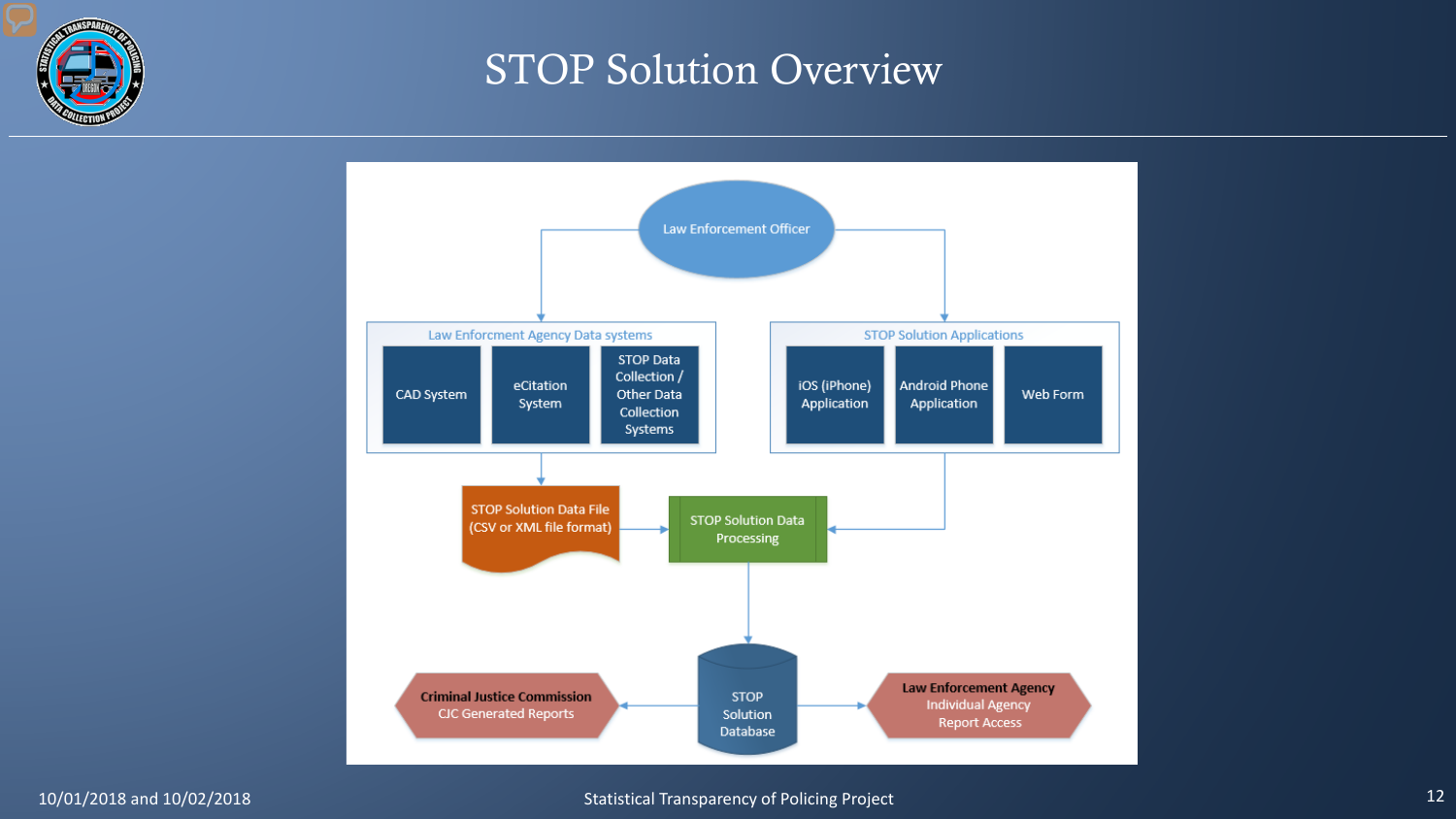

### LEA Data Recording Methods and Reports







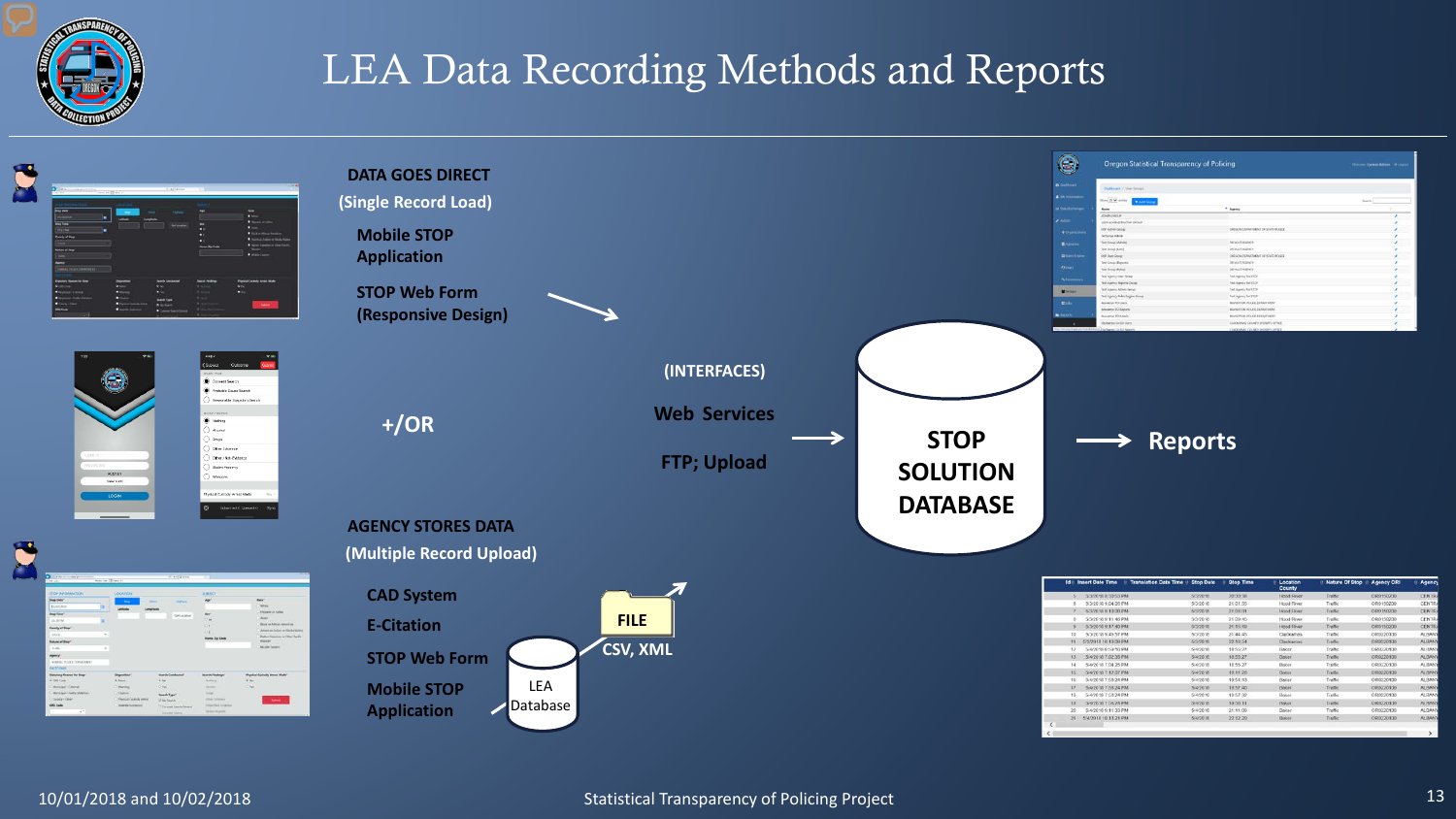

CJC: Reporting for HB2355

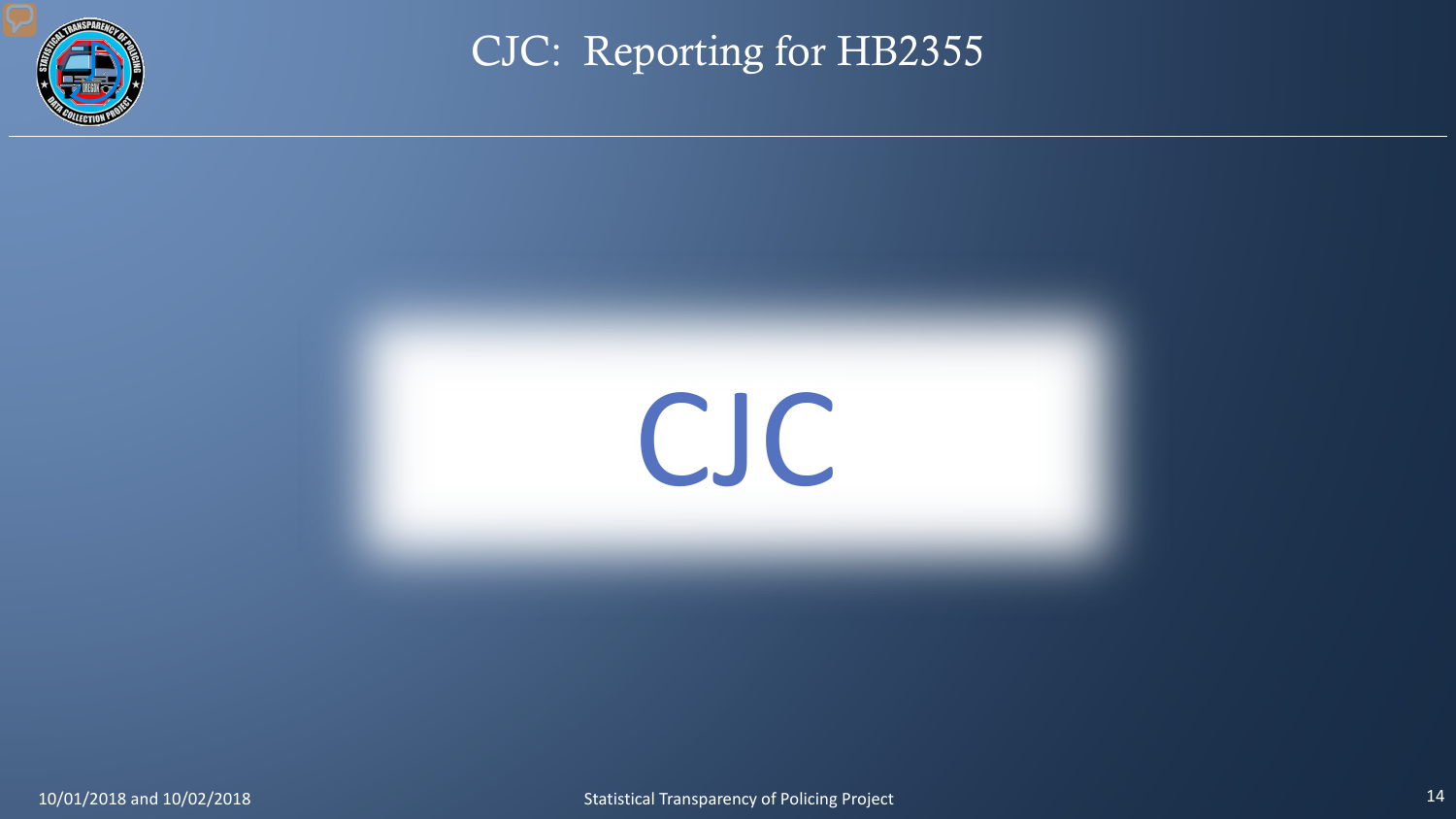

# THE CRIMINAL JUSTICE COMMISSION

- The mission of the Criminal Justice Commission is to improve the legitimacy, efficiency, and effectiveness of state and local criminal justice systems in Oregon.
- The CJS consists of two divisions:
	- The CJC **Programs Team**: (1) administers state and federal public safety grant dollars, (2) funds and evaluates specialty courts, and (2) administers the state's Justice Reinvestment Program.
	- The CJC **Research Team**: (1) conducts impartial research and evaluations of criminal justice practices and interventions; (2) provides fiscal analyses for proposed public safety legislation, and (3) assists stakeholders in obtaining criminal justice system data.
- In HB 2355, the CJC was tasked with analyzing traffic stop data collected by the STOP program and reporting its findings to the Legislature annually.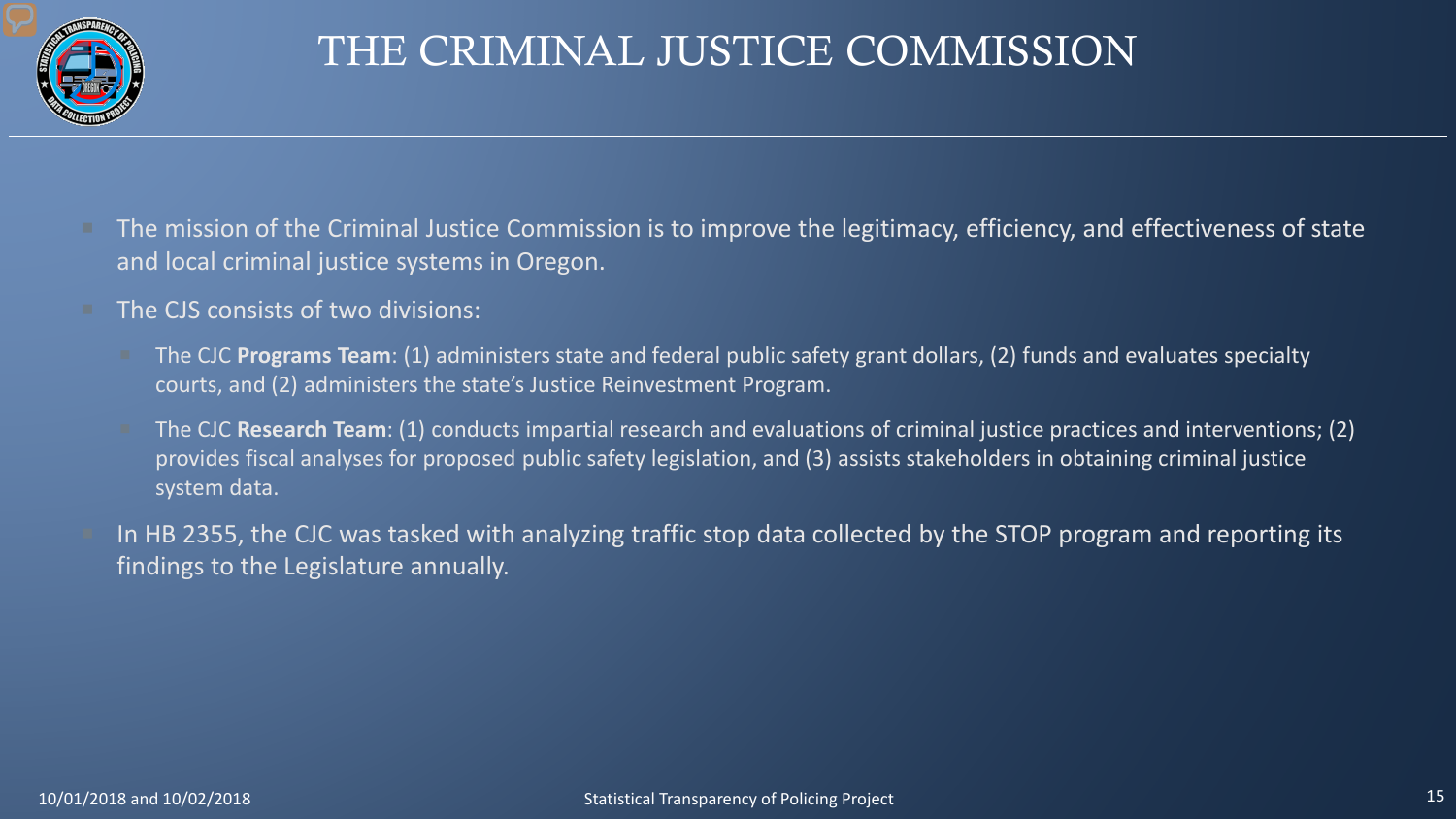

### DATA ANALYSIS PLAN

#### CJC will utilize several data analysis methods to examine STOP data. Why?

- All data analysis techniques have their strengths and weaknesses—no analysis can determine if racism determines behavior.
- No single data analysis technique can examine the entire stop.
- The use of multiple analyses ensures that more than one touch point will provide a balanced picture of STOP outcomes when reported to stakeholders this is not a "pass/fail" approach.
- Greater detail regarding the selected analyses is available on the STOP website:

www.oregon.gov/cjc/stop

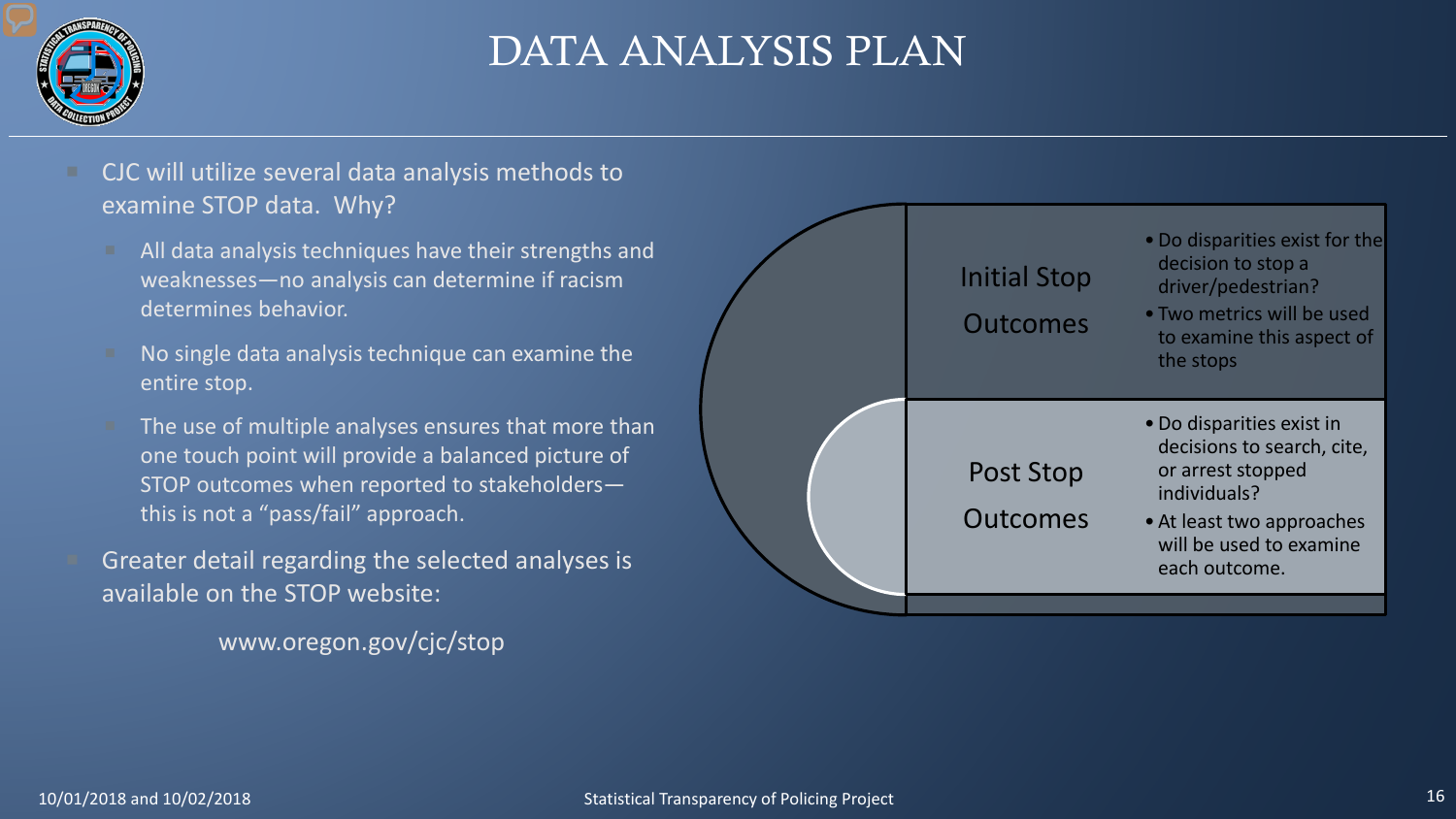

#### DELIVERABLES

- As mandated in HB 2355, CJC will submit an annual report on STOP data outcomes starting in December 2019.
	- This report will not be designed to "call out" law enforcement agencies.
	- As has been done in other states, our report will present STOP data in a way that:
		- Organizes STOP data and analyses in a way that can be understood by stakeholders.
		- Identifies instances where performance may show racial disparities (analyses are not dispositive).
- Under HB 2355, if an agency stands out, DPSST "may provide advice or technical assistance to any law enforcement agency mentioned in the report" (§4(2)). If assistance is provided, DPSST will report on the advice or technical assistance to the appropriate LPSCC (§4(3)).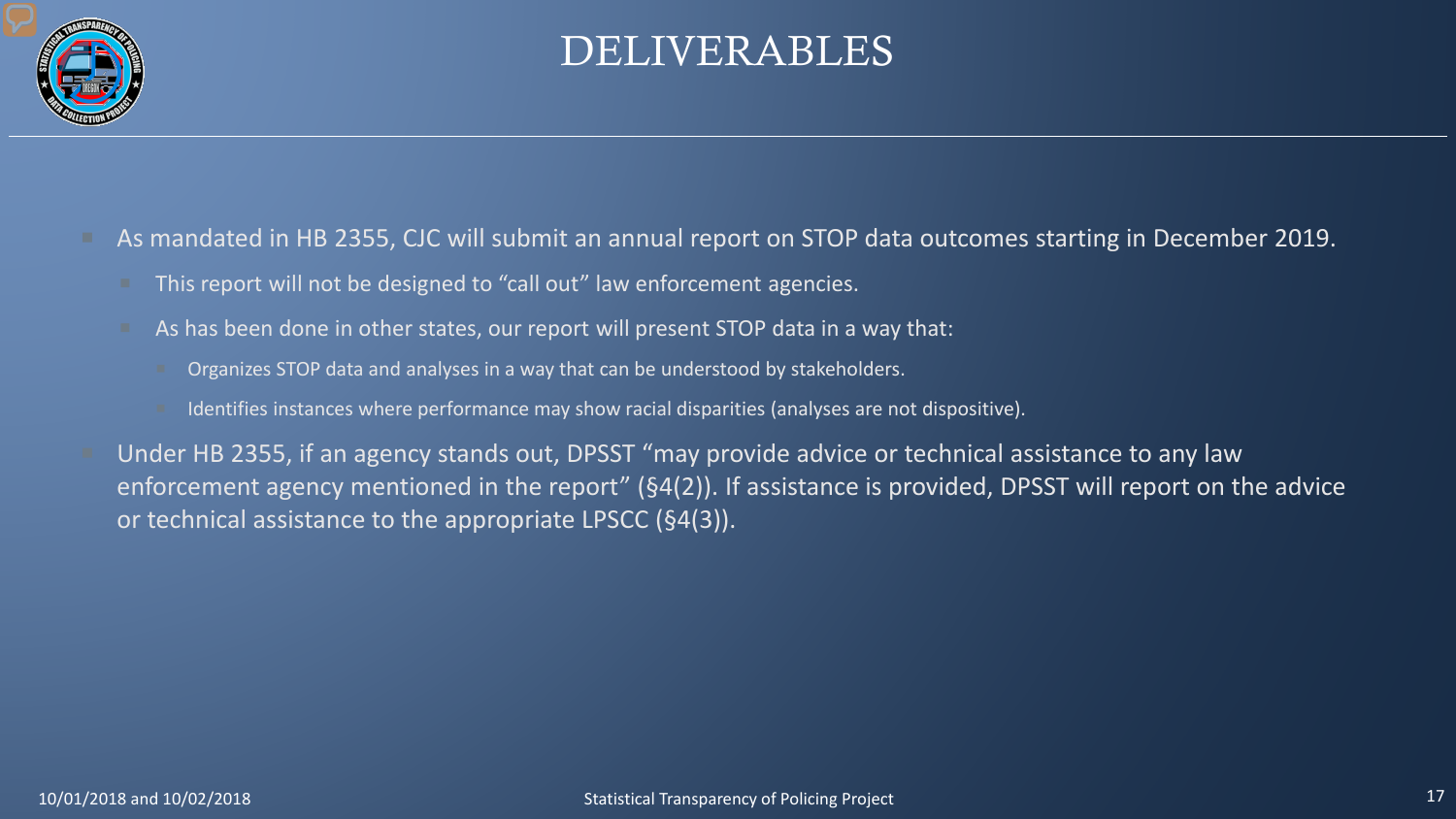

DPSST: Training for HB2355

# DPSST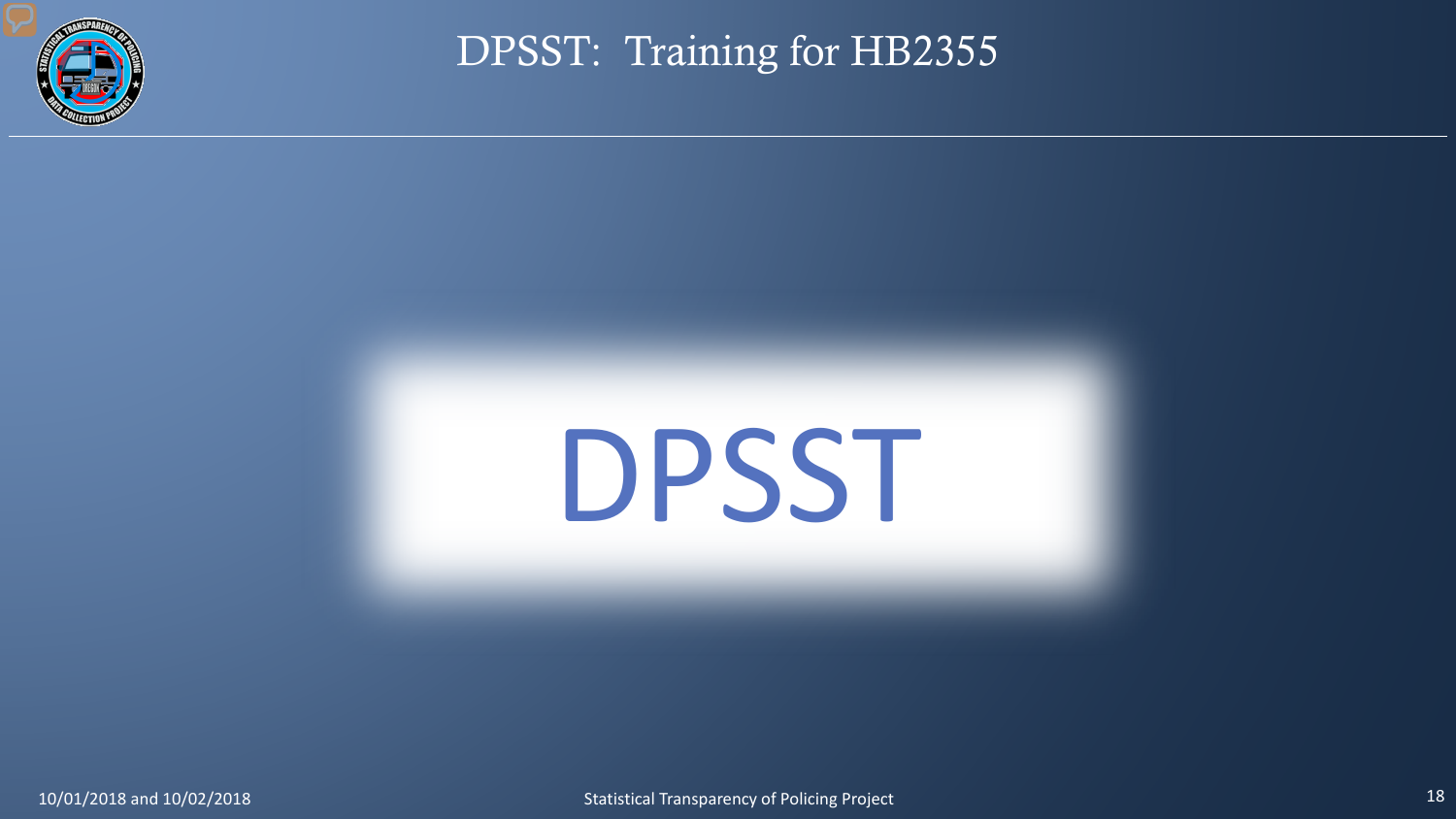

# DPSST: Training for HB2355

- DPSST's Center for Policing Excellence (CPE) develops and delivers training and resources that promote the use of research related to building public trust and confidence, decreasing crime or disorder, and increasing offender accountability.
	- CPE staff for the STOP Project
		- Ryan Keck, CPE Manager
		- Annie Rexford, Criminal Justice Researcher
		- Upcoming Recruitments:
			- Legitimacy Coordinator
			- Research Analyst
			- Public Safety Training Specialist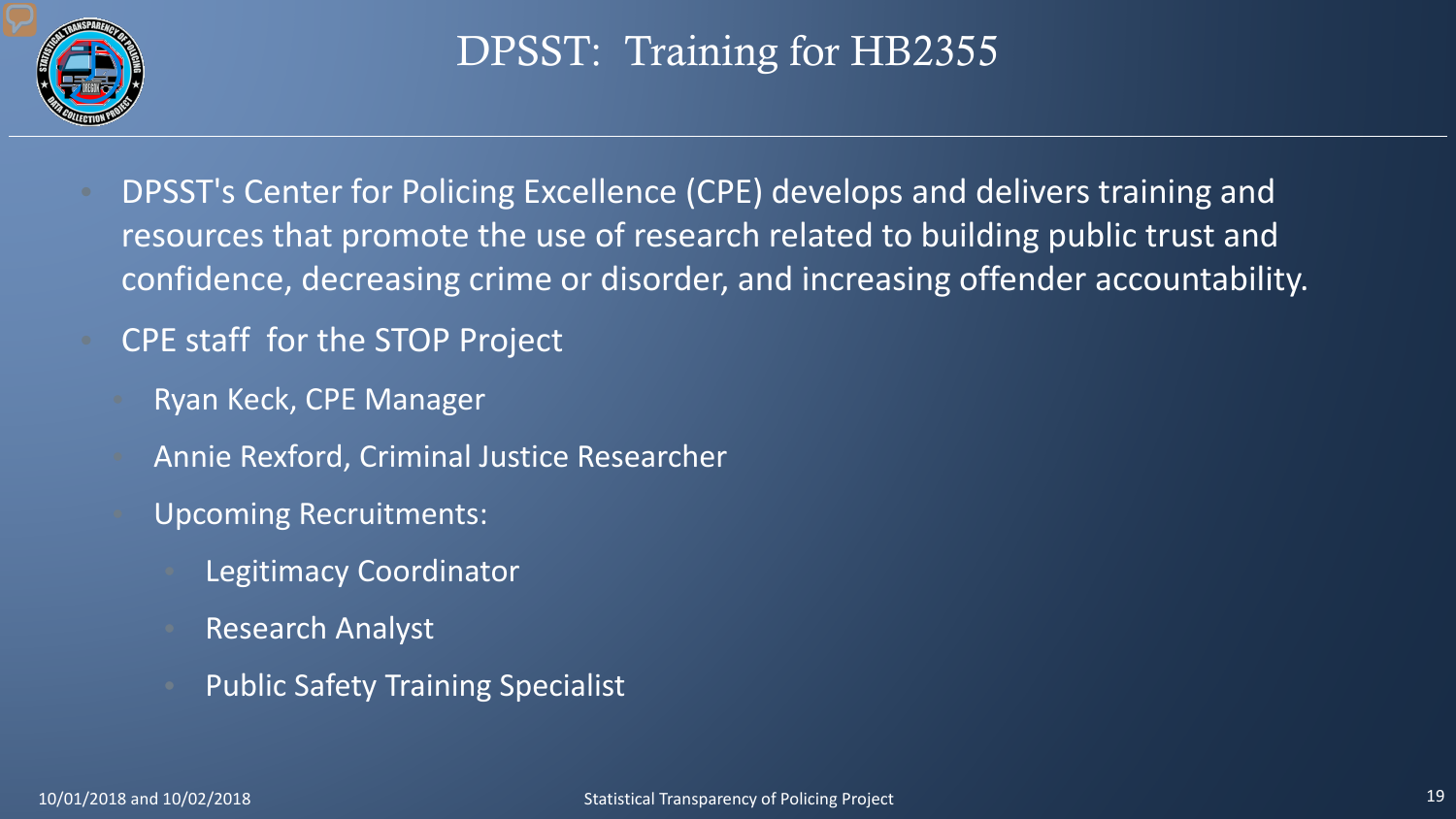

# DPSST: Training for HB2355

- Statistical Transparency of Policing (STOP) Training currently available on iLearn
- Supplemental trainings, as requested
- Research and topic summaries on the OKB
- Technical assistance and training to any requesting agency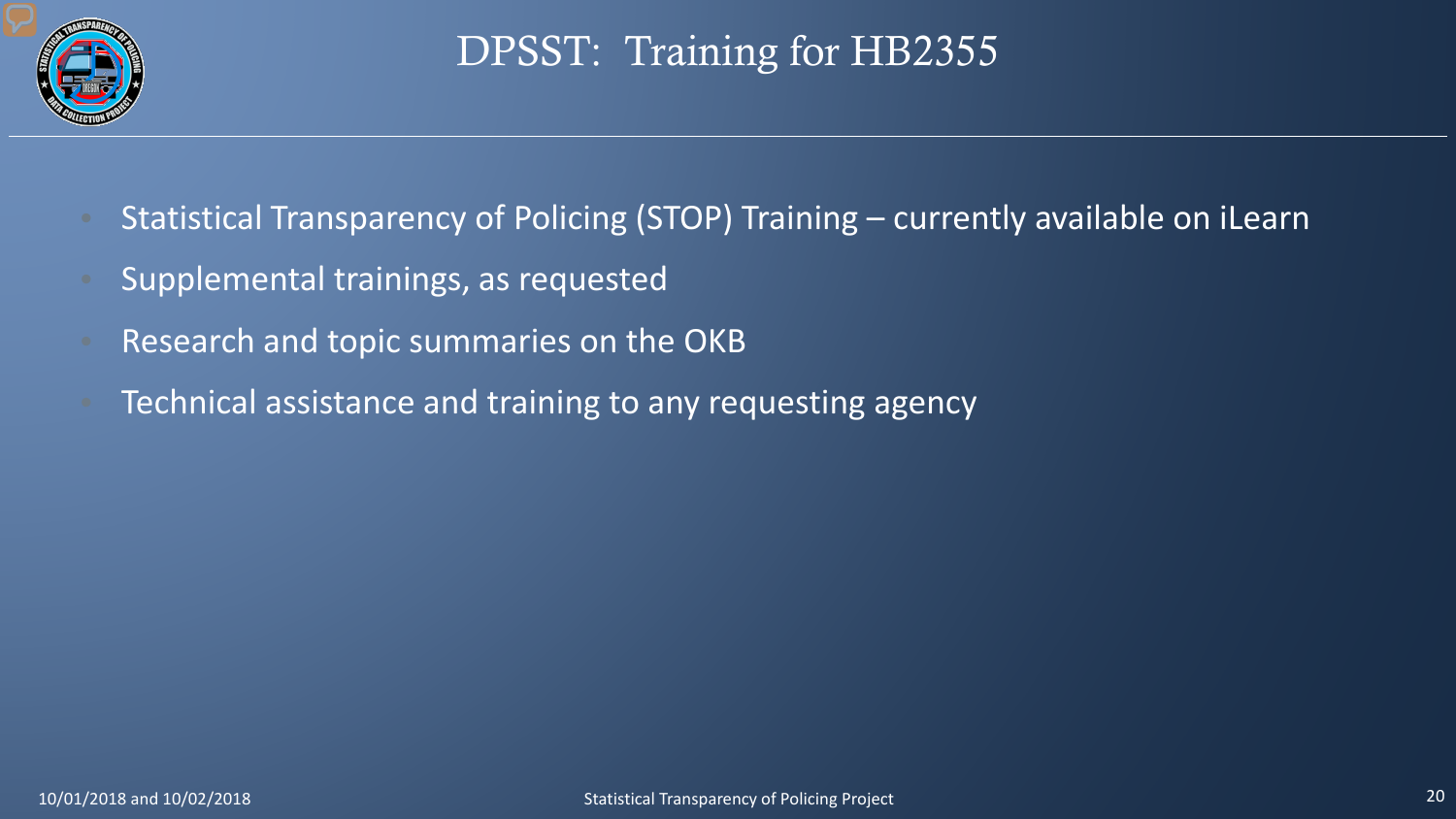

OSP: STOP Solution Demonstration

# DEMOS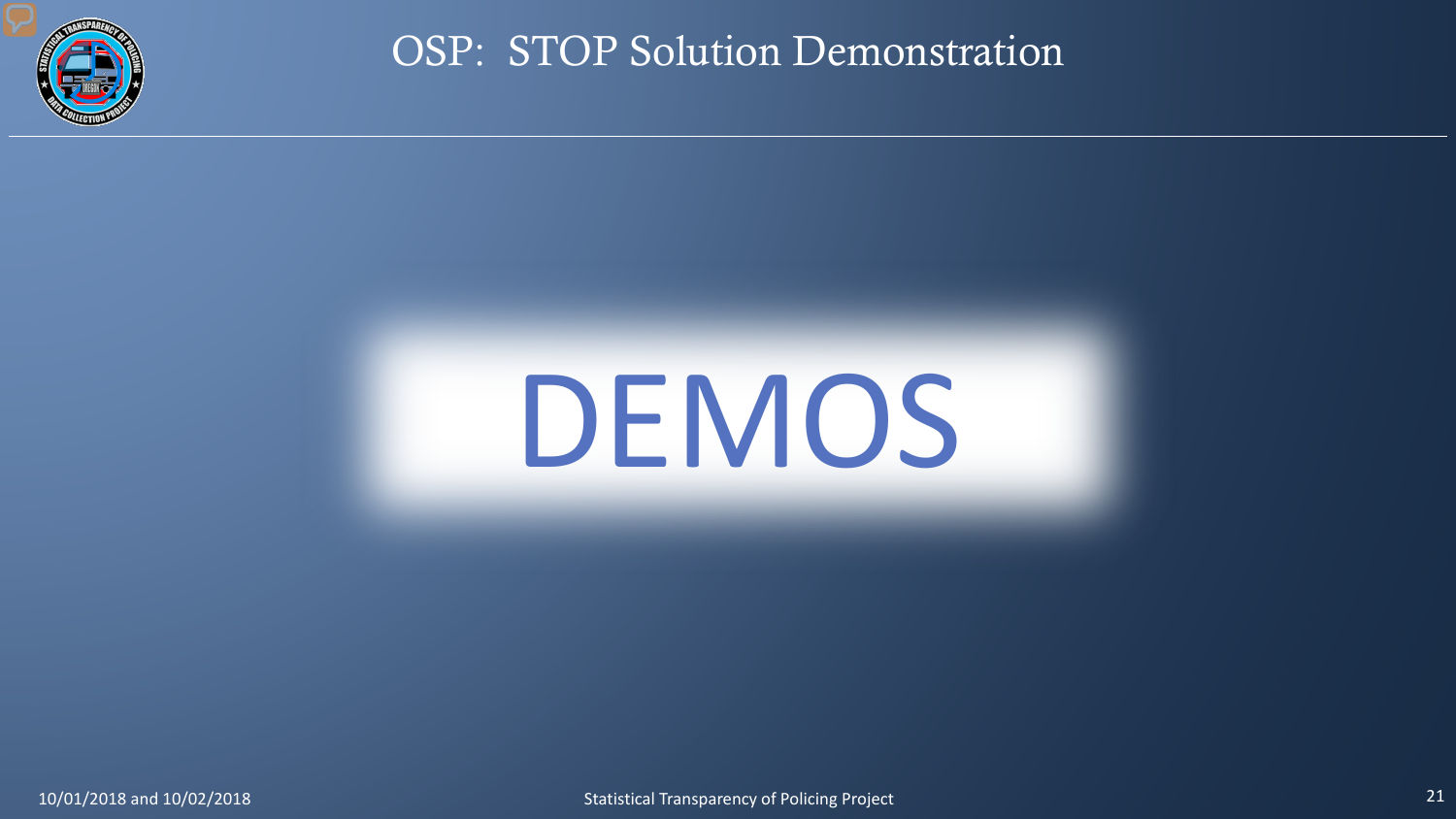



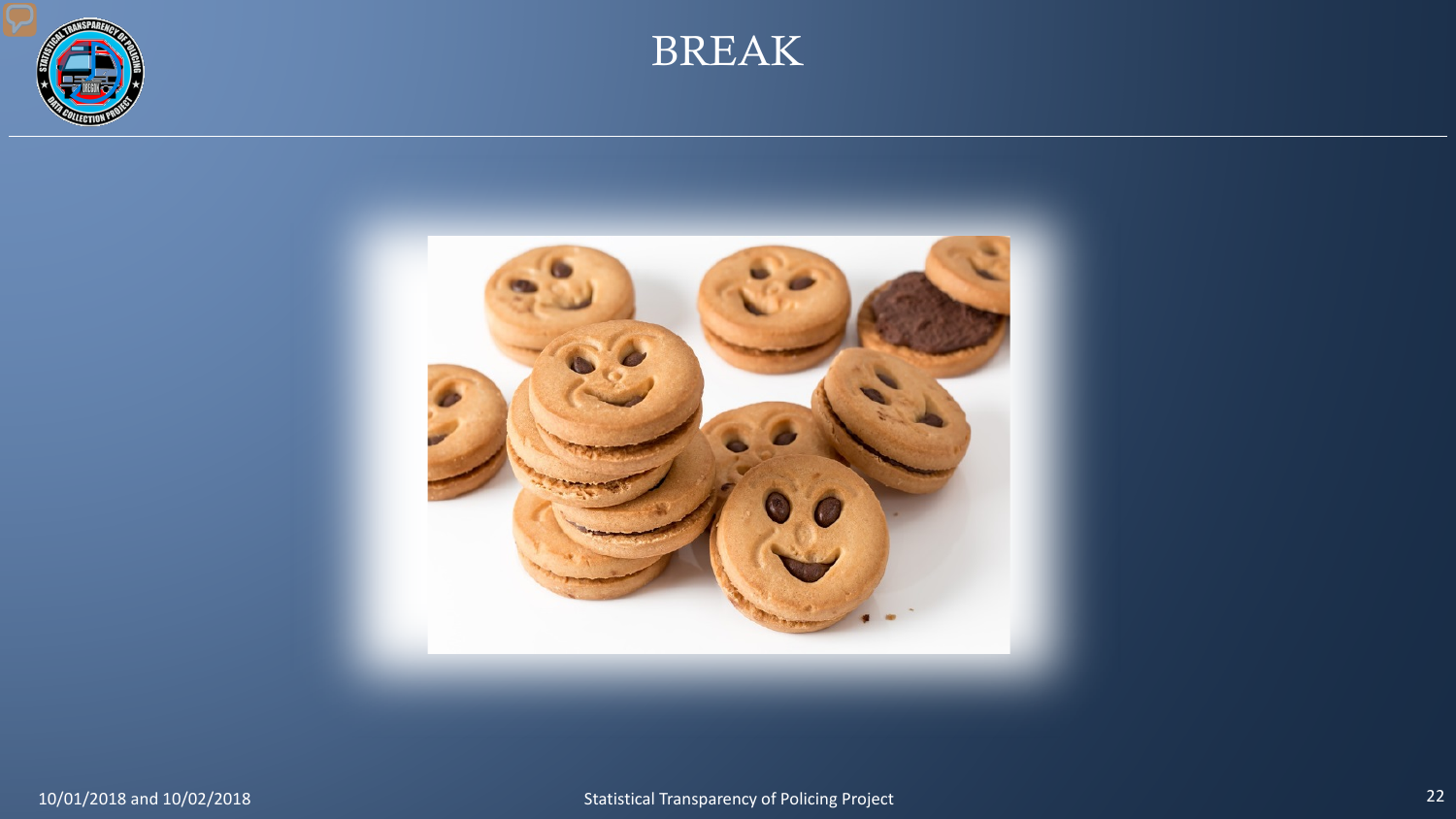

OSP: STOP Solution Demonstration

# DEMOS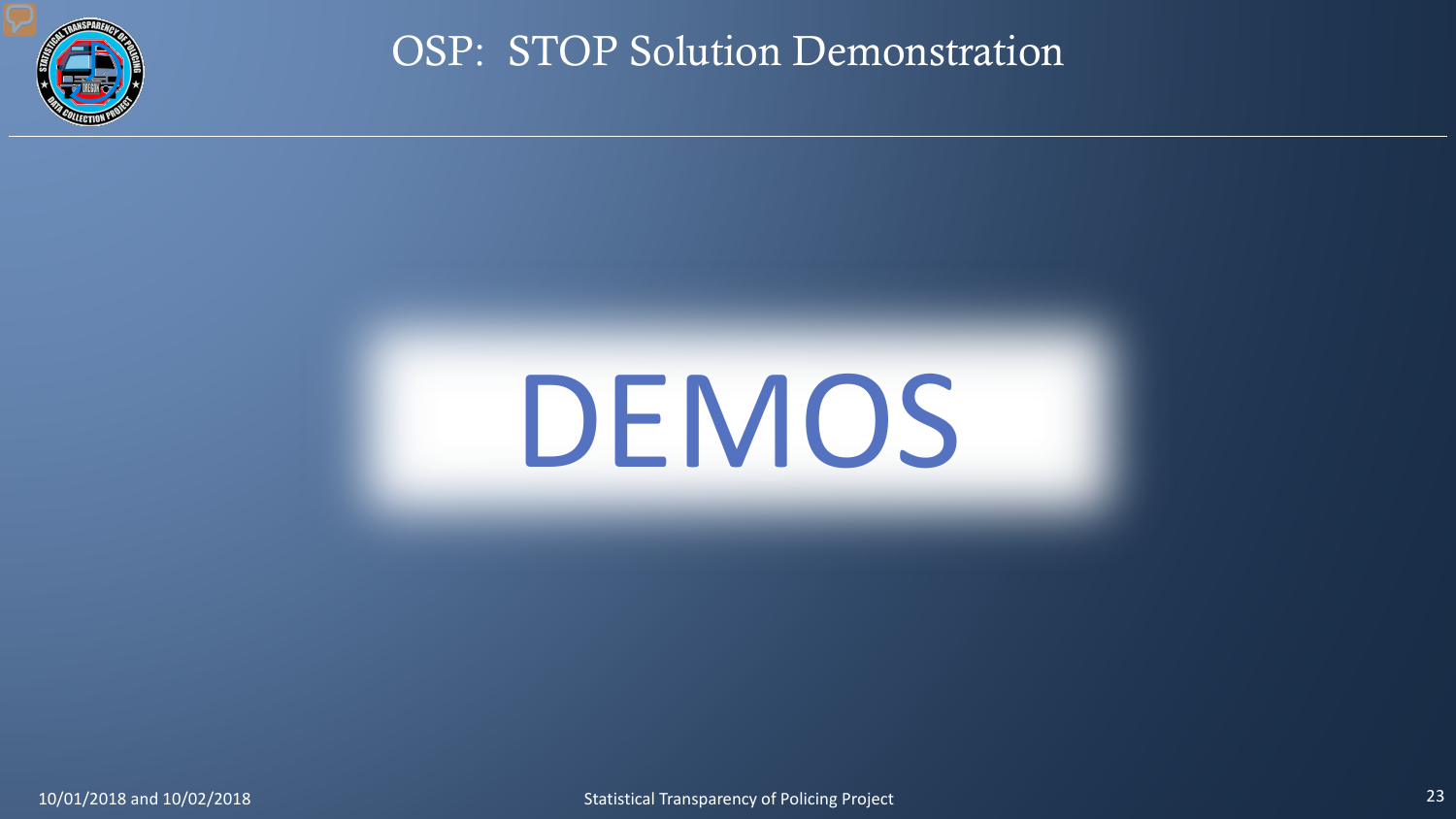

# November / December 2018

- Up to 14 Law Enforcement Agencies
- Integrated Team will work with Individual Agencies for On-Boarding Scheduling and Activities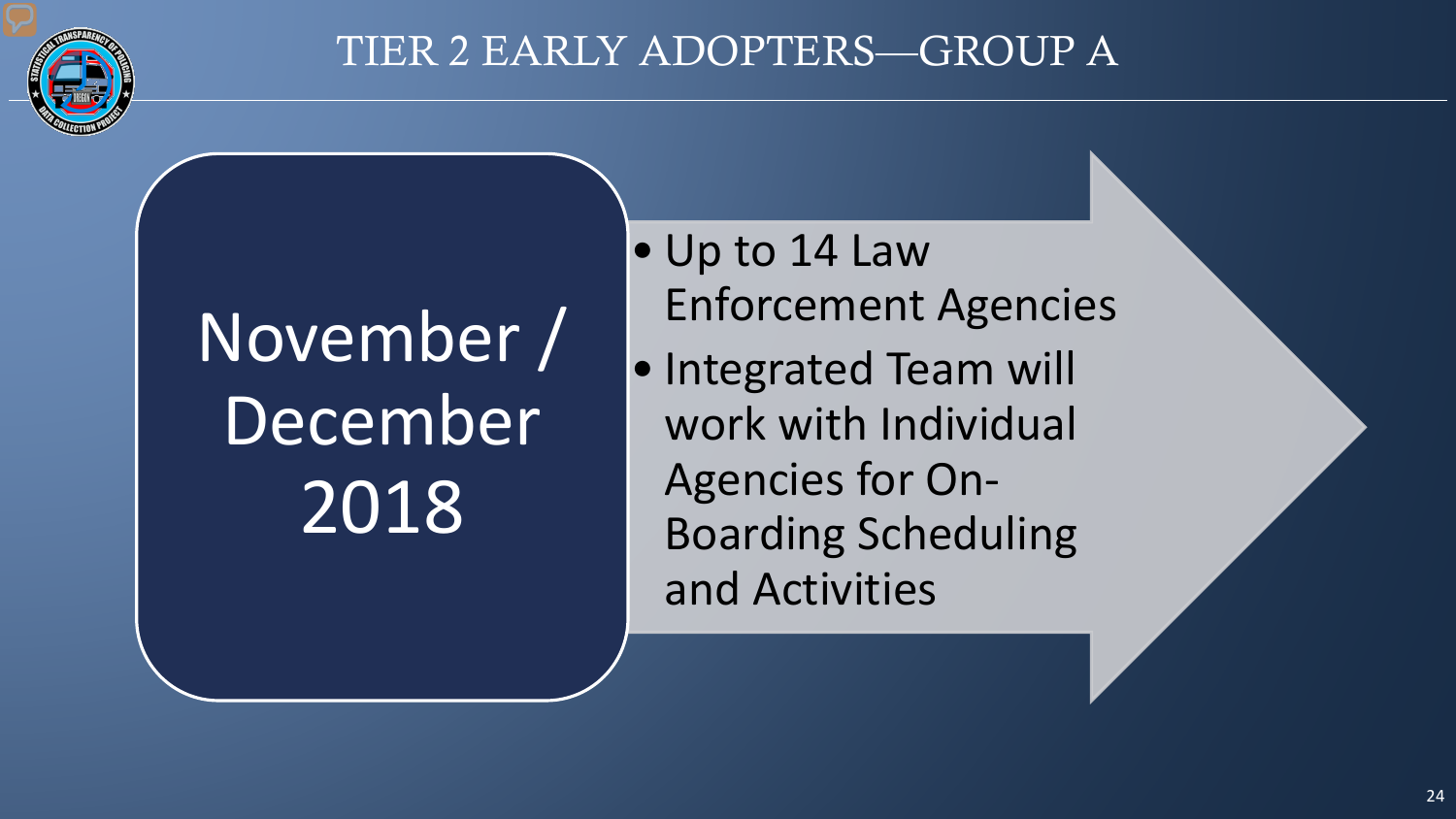

Initial Check-List

- Approach is known (Both Collection and Sending methods)
- Key People Identified (Decision Maker, Technical Contact, User Administrator)
- Dedicated Time and Bandwidth (Dedicated on-boarding time)
- Roll-Out Ready (Organizationally ready to submit real data to Test Environment)
- Production Decision is known (Options: 1) Now or 2) at Go-Live)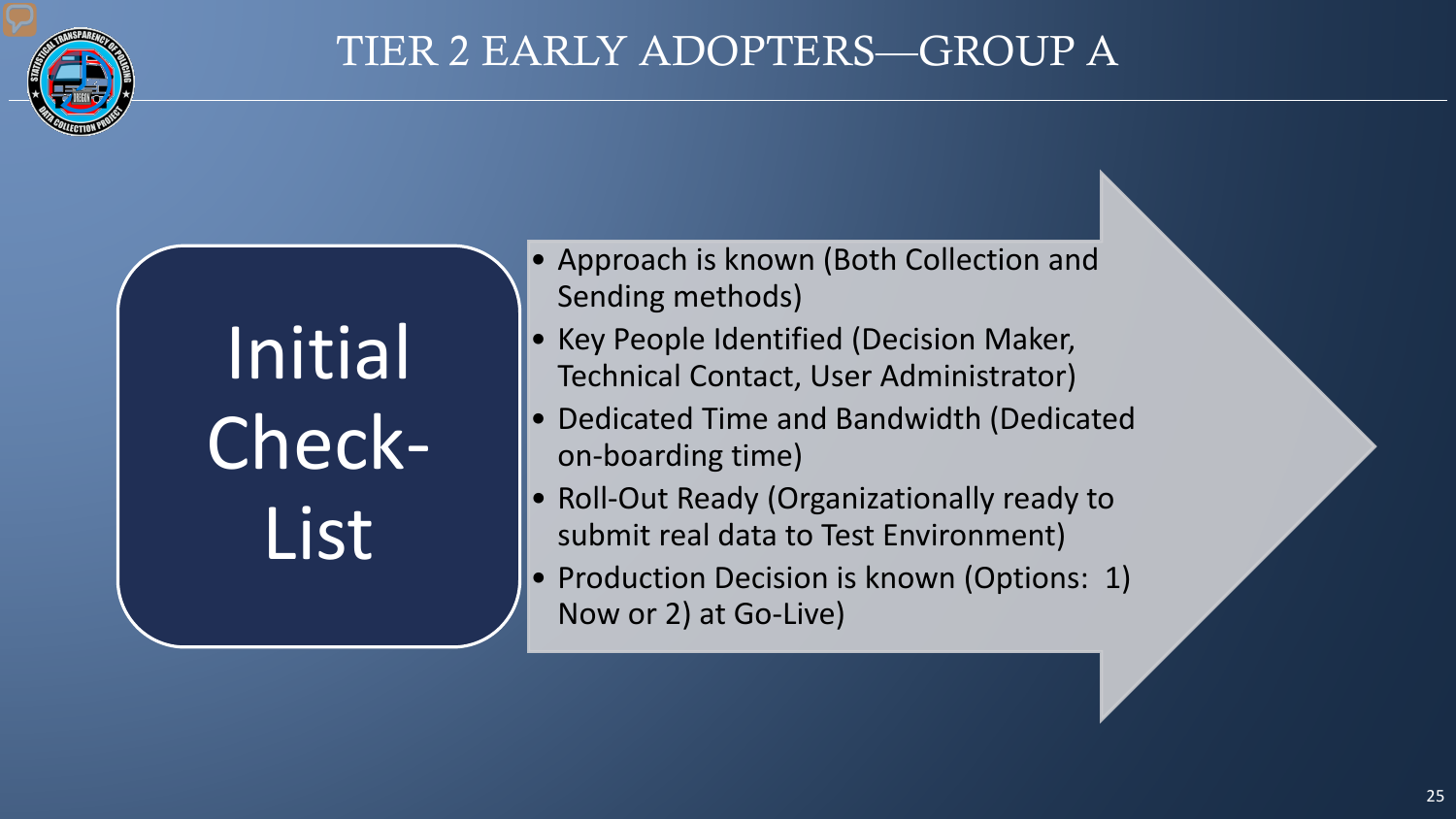#### TIER 2 SCHEDULE



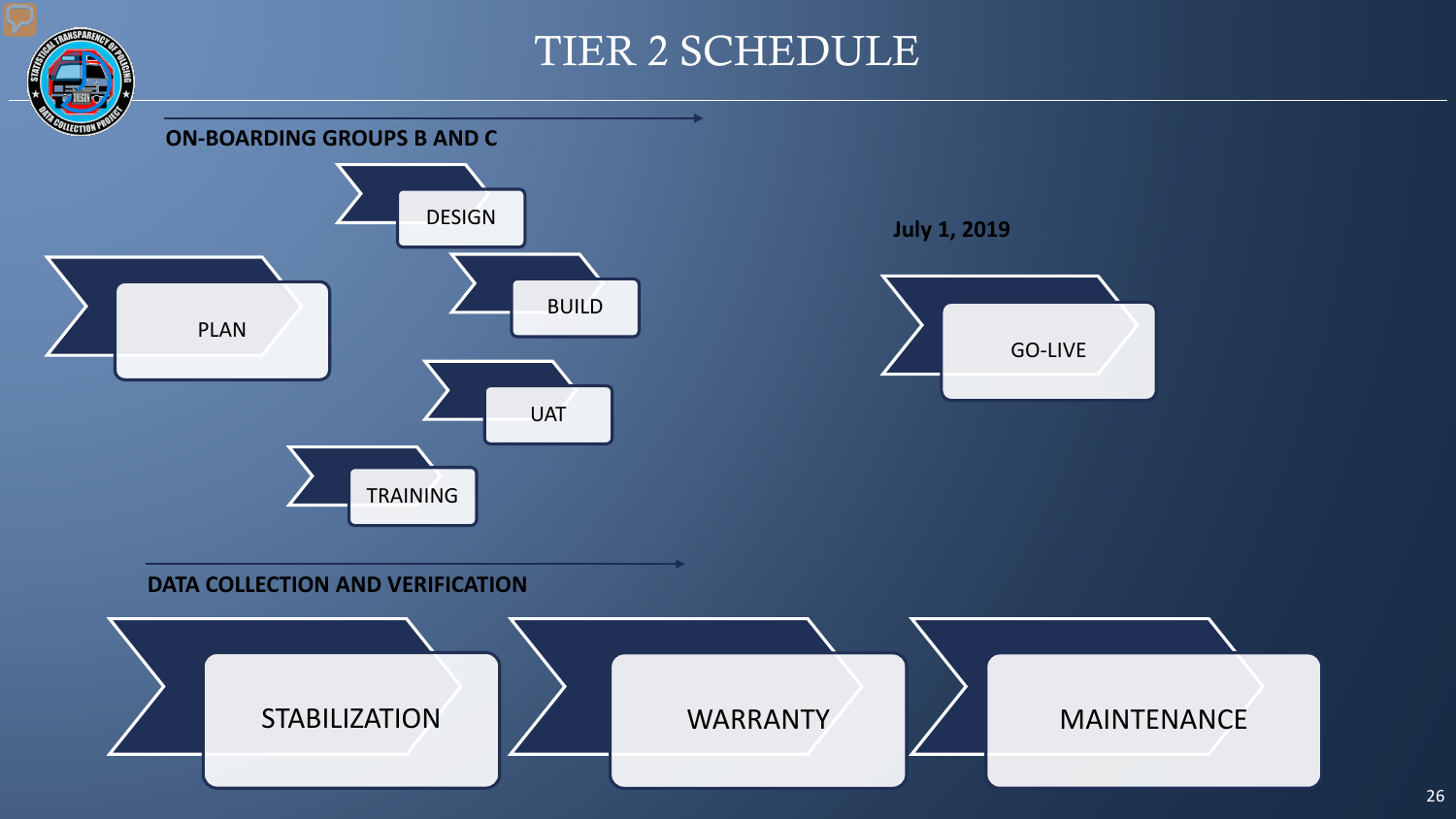



#### GROUP Sign-Up

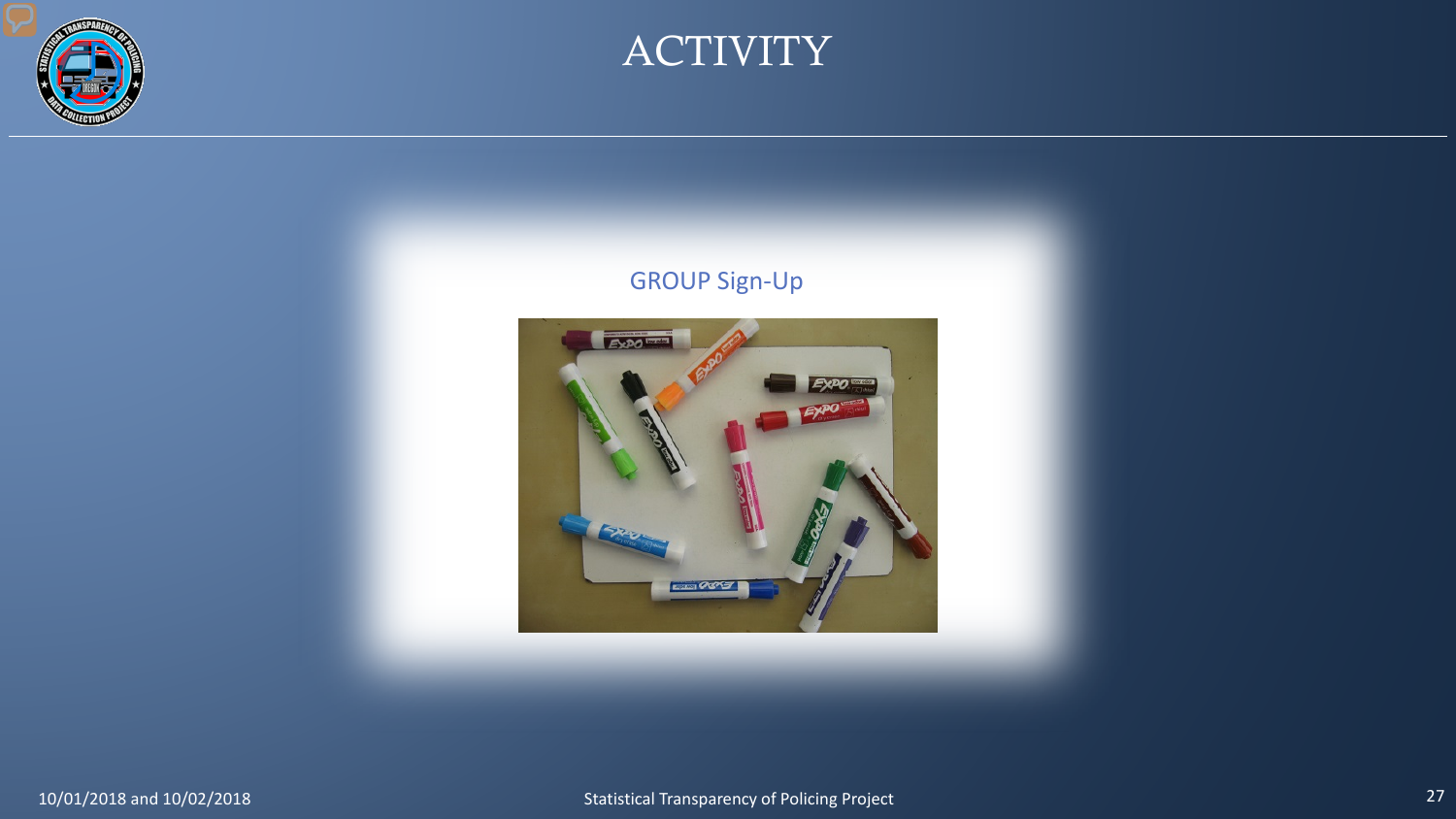

STOP Contact Information

Questions or Comments:

Email: **CJC.STOP@Oregon.gov**

Ken Sanchagrin 503-373-7449 **Ken.Sanchagrin@Oregon.gov**

Tiffany Quintero 503-991-3290

tiffany.quintero@oregon.gov